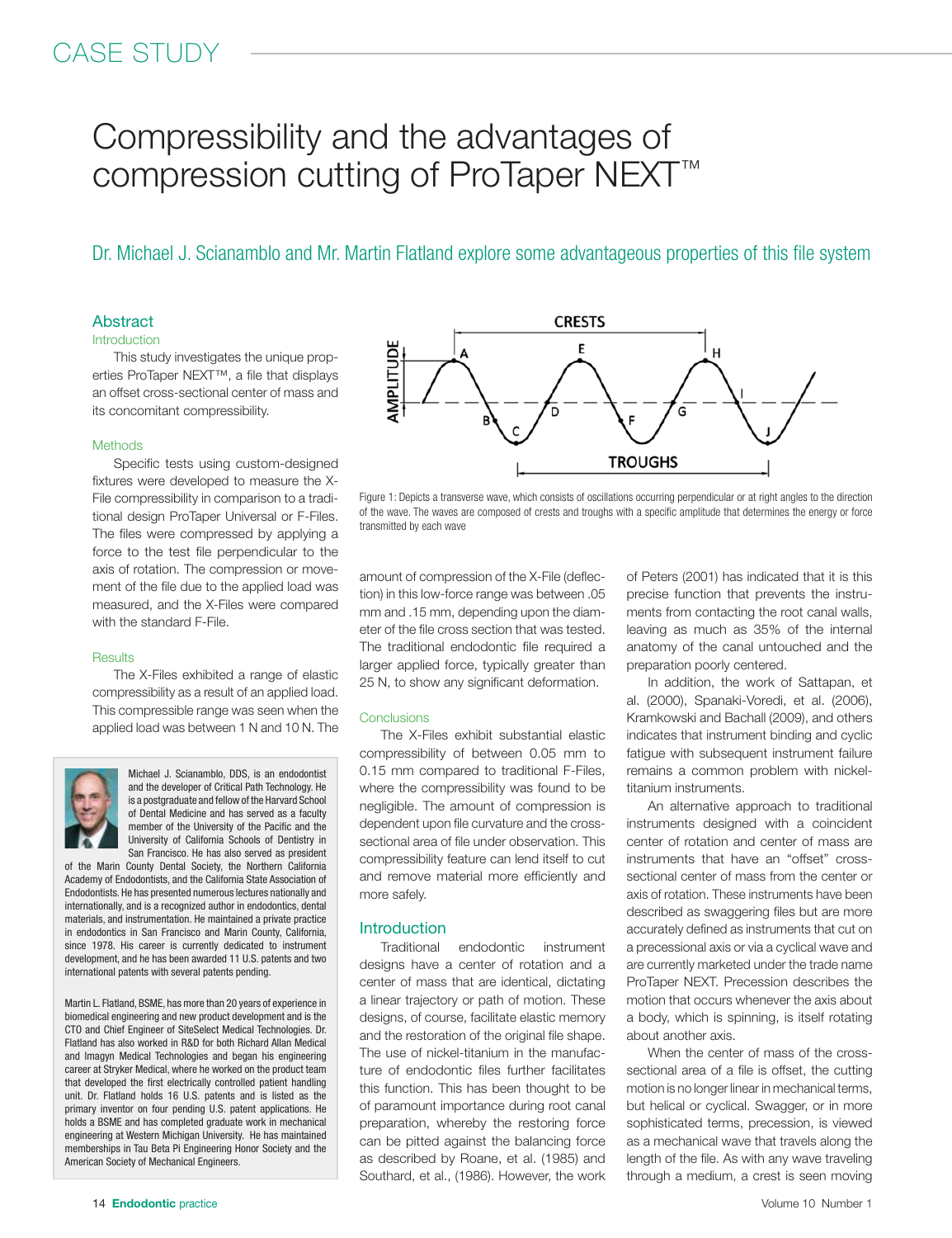from point to point. This crest is followed by a trough, which in turn, is followed by the next crest. The wave pattern that is generated by ProTaper NEXT is a transverse wave pattern.

Transverse waves oscillate perpendicular to the direction of propagation. For example, if you anchor one end of a rope and hold the other end in your hand, you can create transverse waves by moving your hand up and down (on the z-axis). Notice, however, that you can also create waves by moving your hand side-to-side (on the y-axis).

ProTaper NEXT is configured to oscillate or spiral in both the y-axis and the z-axis,

while the wave propagates along the x-axis. This cyclical wave pattern or precessional cutting axis is inscribed in the design of ProTaper NEXT by offsetting a rectilinear cross section (Figure 2), which revolves around the central axis as shown in the SEM in Figure 3 (courtesy of Dr. Sergio Kutler) and the "wire perspective" in Figure 4 below.

The performance of such a design is difficult to describe in two-dimensions. Thus, the reader is referred to a video provided by the following link: https://www.youtube.com/ watch?v=dNHzySw51Uk.



Figure 2: A schematic of offset rectilinear cross section of ProTaper NEXT. As can be seen from this figure, only two cutting angles engage the walls of the root canal at any one time. This offset rectilinear cross section not only contributes to the innate flexibility of the file, but also permits intermittent cutting, which mitigates cyclic fatigue. The large clearance angle opposite the cutting flutes facilitates hauling and elimination of debris







Figure 5: A schematic of the profile and dual axis of Protaper NEXT. Axis 1 is the central or rotational axis, and Axis 2 is the cutting or precessional axis. The distance-X between the two axes decrease continuously from shank to tip, where the axes meet, leaving the tip completely centered. The offset center of mass, inherent in this design, enables the X-File to cut precessionally

The SEM and the wire perspective shown can lend to the visualization of "compressibility" of these files.

Previous to ProTaper NEXT, Hof, et al. (2010); Metzer, et al. (2010); and Peters and Paque (2011) described an ultrasonic instrument called the Self-Adjusting File, which displayed a compressible lattice with the capability of adapting itself to the canal shape, improving centering and reducing the amount of unprepared tooth structure. Ruckman, et al. (2013) demonstrated that the Self-Adjusting File was significantly better than hand instrumentation in cleaning long-oval-shaped canals at mid-root. Until now, there have been no reports of rotary instruments, which feature the property of compressibility. The following discussion describes such an instrument.

### **Description**

As previously mentioned, ProTaper NEXT represent a new concept in endodontic file design, in which the center of mass of the cross-sectional area is offset from the center of rotation. The axis of rotation or central axis of the X-File, which defines the theoretical center of rotation, is shown by Axis 1. Axis 2 follows the geometric center of the X-File. The amount of offset between the center of rotation and the center of mass is defined by the distance between these two axes and varies along the length of the file and shown as the distance-x (Figure 5).

During instrumentation of the root canal, typically at 300 rpm to 350 rpm and 2 Ncm to 4 Ncm, the geometric axis or Axis 2 shown in Figure 5, becomes a precessional axis. As mentioned previously, when the X-File is rotated, it produces a transverse mechanical wave defined by a series of peaks and troughs. The amplitude or heights of the peaks are at a maximum when the file is in its free and unconstrained position. When the file is inserted into the root canal, the peaks will be compressed. The amount of compression will depend upon the diameter and the curvature of the canal. Theoretically, when the file is fully compressed, Axis 2 will flatten out and be collinear with Axis 1. As each peak along the file is elastically compressed, it behaves like a small spring and is a source of potential or stored energy.

# Analysis of the file as a variable rate spring

Another factor that must be considered in understanding the function of the X-File is the file stiffness and/or flexibility. The X-File possesses the unique property of a coil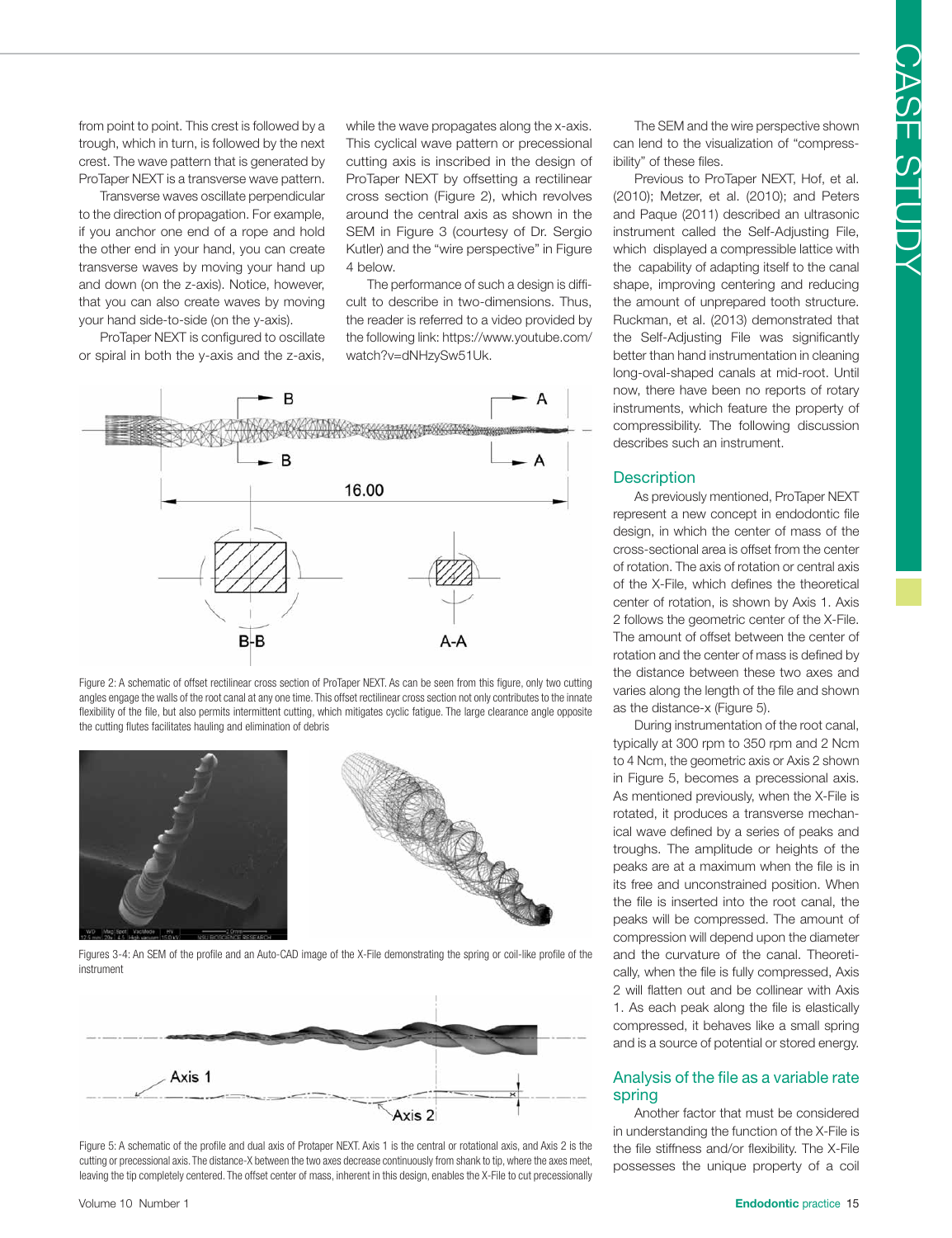# CASE STUDY

or spring, which differentiates it from the traditional endodontic files. Stiffness and/ or flexibility is often referred to as a spring constant, which is defined as the amount of force that is required to cause a unit of deformation. In its general form,  $k = F / δ$ , where k equals the stiffness, F equals force, and δ equals displacement. Equations for the determination of the spring constant of actual mechanical systems are widely available in engineering literature. Due to the constantly changing cross section of the X-File, the spring constant of the file will vary along its length. This spring constant, together with the file precession, directly affects the cutting forces applied to the surrounding root dentin during application.

In one respect, we can look at a localized section of the file as it is bent to conform to the canal shape during use, shown as L in Figure 6. If we define the localized section of the file to be analyzed using the terminology defined in the waveform discussion earlier, we can analyze the spring rate of a single wave crest between two nodes. In this application, the stiffness can be analyzed using the equations for a simply supported beam in Figure 7.

L represents the distance between any two nodes; I represents the moment of inertia, which is dependent upon the crosssectional area of the file and will vary along its length; and E represents the modulus of elasticity (Young's Modulus), which is used to define the stiffness of different materials.

We define the variables presented in Figures 6 and 7 with respect to the X-File as follows:

- L would represent the distance between any two nodes.
- I represents the moment of inertia. which is dependent upon the crosssectional area of the file and will vary along its length.
- E represents the modulus of elasticity (Young's Modulus), which is used to define the stiffness of different materials.

When we evaluate the initial conditions of the X-File as it is inserted into a root canal, we look at the reverse of what is depicted in Figure 7 above and shown in Figure 8. The instrument shown in Figure 8 is in its constrained or compressed condition. Here F represents the force exerted on the file by the canal wall. Since the X-File is built with multiple nodes and potential deflections, the tendency of F will be to straighten out the file along its length. When the file is fully constrained, x, which represents the deflection of the file due to F, would initially



Figure 6: Demonstrates the localized section of the file as it is bent to conform to the cavity during use. L is the distance between the crest of two nodes, with which we can analyze the spring rate of a single wave between the crests



Figure 7: A schematic of a simply supported beam and the equation used to determine the stiffness or restoring force of the simply supported beam (where x is the maximum reflection)



Figures 8-9: Demonstrates the instrument in its constrained or compressed condition. When the file is fully constrained, x (as shown in Figure 5), which represents the deflection of the file due to F, would initially be zero or nearly zero. Demonstrates the file's tendency will be to return to the natural or uncompressed state in which it is precessing about its central axis



Figures 10A -10C: Scanning electron micrograph of the instrument itself demonstrating the nodes of the file and the instrument in the unconstrained or uncompressed condition

be zero (or nearly zero). As the file begins to rotate, its tendency will be to return to the natural state in which it is precessing about its central axis. As it attempts to precess, the cutting edges, under the load of the spring force, will begin to remove material from the surrounding cavity. This process will continue until the file has enlarged the canal based the file diameter and the precession axis. In

this final unconstrained condition, shown in Figure 9, the spring force or cutting force will be nearly zero, and the file will be rotating freely about the central axis.

A design of this nature would theoretically allow the instrument to engage the intaglio of the root canal space intermittently as the constrained coil is inserted in the canal and allowed to unwind, releasing a theoretical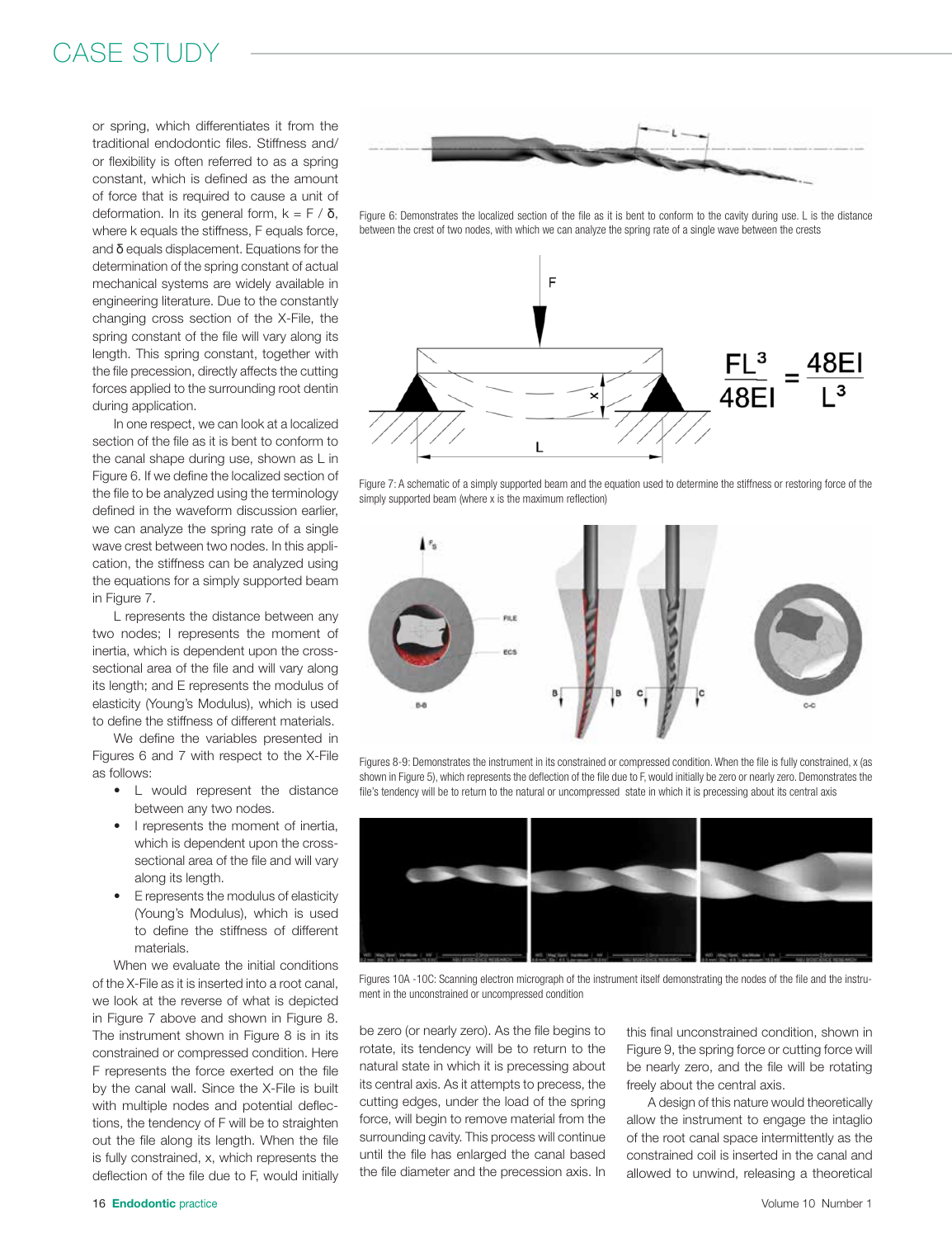

Figures 11A-11D: A. Illustrates a custom fixture used to measure the force applied perpendicular to the central axis (Figure 5, Axis 1) of the file. This testing was performed to measure the compressibility over the full length of the file. B. Illustrates the custom fixture used to measures the compression at individual peaks along the length of the file. The test setup is similar to that used for the full length testing. C-D. Equipment used for testing included an Instron Model 4442 Tension/Compression Tester, a DAQ (Data Acquisition System), custom fixturing to position the files for testing, a Toolmakers microscope, a stereo microscope, and miscellaneous measuring equipment, including a, micrometer, calipers, and gage pins

amount of stored energy. The release of stored energy is dissipated gradually, which minimizes binding, which would mitigate cyclic fatigue, while providing the opportunity to clean both inner and outer curvature of the canal wall more thoroughly.

This mitigation of cyclic fatigue has been verified by Pérez-Higueras, et al. (2014); Nguyen, et al. (2014); and Elgnaghy, et al (2014). These finding are particularly impressive considering that the cross-sectional area of X-Files is approximately 30% narrower in the y-axis and 40% narrower in the z-axis when compared to the F-Files (Scianamblo, 2016).

In addition to the mitigation of cyclic fatigue, Zhao, et al. (2014), who demonstrated that during the preparation of curved canals, PTN had less apical transportation than the canals prepared using WaveOne® or ProTaper® Universal, Arias, et al. (2014) found that instruments in ProTaper Next set showed greater regularity in peak torque for small and large canals than ProTaper Universal instruments, which implies an accommodation of the file under power.

Clinicians have also noted the ease with which ProTaper NEXT can negotiate complex anatomy, particularly severely curved canals and complex bends. These attributes have lent to the speculation that ProTaper NEXT is compressible, which lends to the following study.

### **Objective**

The objective of this study was to analyze the compressibility of the X-File compared to traditional designs and test the influence of the compressive forces on the ability of the X-File to cut material.

### Methods and materials

The tests used to investigate the compressibility of these instruments were specially designed. The endodontic files used included the ProTaper NEXT (X-File) and the ProTaper Universal (F-File). Both file types are constructed of nickel-titanium and



Figure 12: Shows a data plot comparison from the compression testing of the X4-File verses the F4-File. This plot is representative of the data plots of all of the files sizes tested. The response of the X-File to the applied load is clearly different from that of the F-File. For analysis purposes, the plot is divided into three zones as labeled in Figure 12

manufactured by Dentsply Maillefer (Switzerland) or Dentsply International. All files tested were 25 mm long. Equipment used for testing included an Instron Model 4442 Tension/ Compression Tester, a DAQ (Data Acquisition System), custom fixturing to position the files for testing, a Toolmakers microscope, a stereo microscope, and miscellaneous measuring equipment, including a, micrometer, calipers, and gage pins.

#### Compression testing: full file length

The compressibility testing performed here measures the amount of file compression when a force is applied perpendicular to the central axis (Figure 5, Axis 1) of the file. This testing was performed to measure the compressibility over the full length of the file. To perform the test, each file was inserted into a custom-testing fixture (Figure 11A). A microscope was used to locate the file in a pre-defined test position, and the file was then locked into this position. With the file locked in position, a compressive force was then applied along the length of the file using the full length applicator. The applied load and corresponding compression for each file

tested was captured using a data acquisition system. Two sets of the X-Files and two sets of F-Files were tested. Each set included five files: for ProTaper NEXT sizes 17/04, 25/06, 30/07, 40/06, and 50/06 and for ProTaper Universal sizes 20/07, 25/08, 30/09, 40/06, and 50/05.

### Compression testing: localized

In an effort to more clearly define the file compression that is exhibited by the X- Files, this test measures the compression at individual peaks along the length of the file. The test set up is similar to that used for the full length testing. A localized force applicator is now used to apply the compressive force at specific points along the length of the file (Figure 6). ProTaper NEXT X-4 File (tip size 40) was used for this testing. ProTaper Universal or the standard file design does not exhibit any localized peaks or valleys, and therefore, this test is not applicable.

### **Results**

# Compression testing: full file length

There is a measurable difference in the compressive behavior of the X-File and the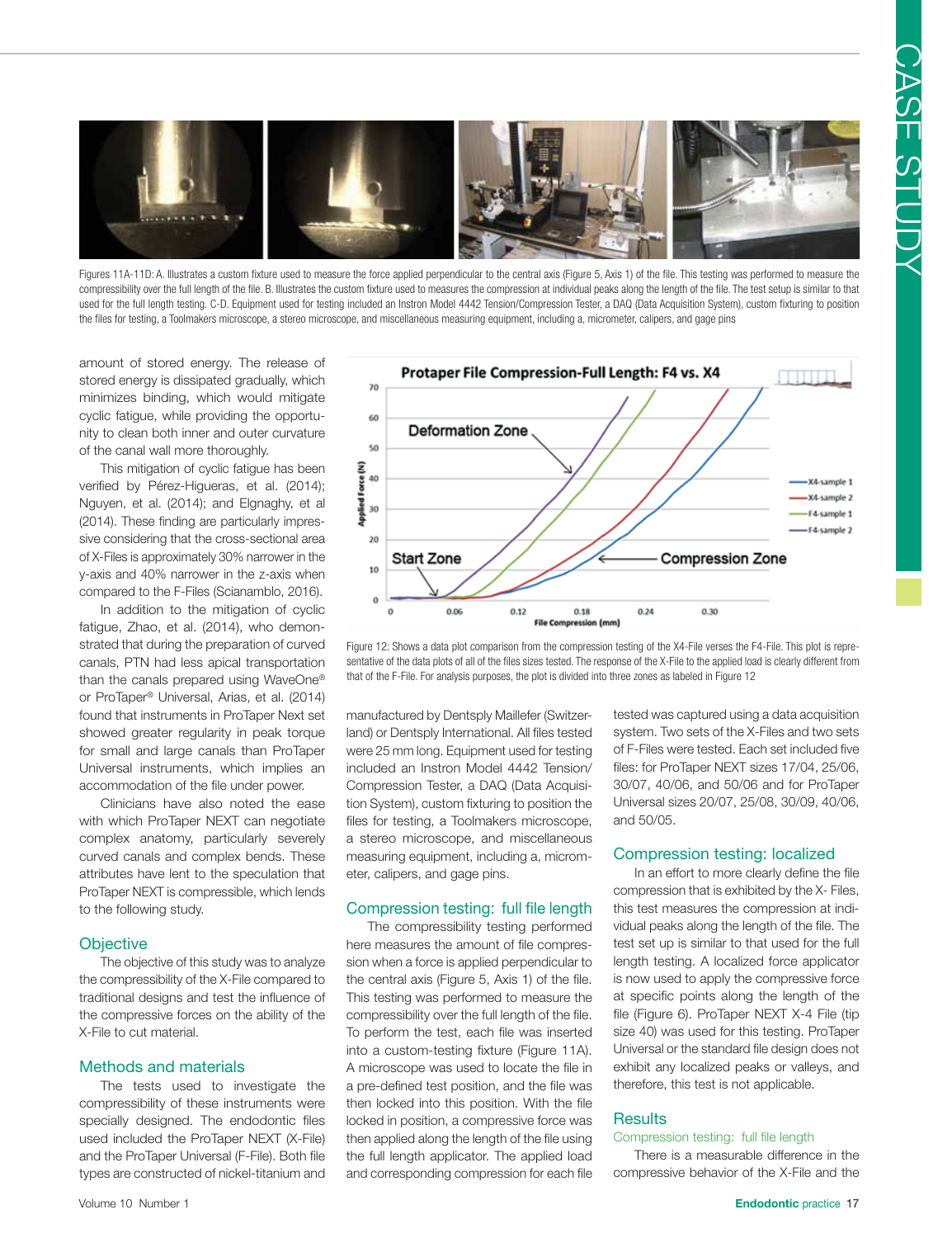# CASE STUDY

F-File. This difference was consistent on all files tested. Figure 12 shows a data plot comparison from the compression testing of the X4 and F4 Files. This plot is representative of the data plots of all of the files sizes tested. The response of the X-File to the applied load is clearly different than that of the F-File. For analysis purposes, the plot is divided into three zones as labeled in Figure 12. Table 1 compares the file compression in the compression zone for all files tested.

#### Compression testing: localized

Localized compression testing was performed at four points along the length of the X-4 file, as represented in Figure 13. The distance of each point measured from the tip of the file is given in Table 2. The data from each test point was plotted and used to analyze the spring-like behavior for each wave of the file. During the compression testing of the files, we were able to measure both the force and the distance as the file was compressed along different points along its length. From these measurements, we were able to determine the Spring Rate (k). When the file is inserted into the cavity, it may be compressed. The amount of compression will depend upon the size of the cavity. When the file is a maximum compression, each wave exerts a force on the cavity wall. The size of the force based upon the spring rate is shown in the table. As the file rotates, this force is available to perform work (work  $=$  Force x distance). The amount of work available is shown in column 4 above. This work is available to cut and increase the cavity size without any (or nearly any) down force required. This is of particular importance, since the X-Files are one of the few files systems that do not require significant forcible apical pressure or a down force to engage them. This, of course, implies a lower operating torque and lends to the safety of the files.

### **Discussion**

ProTaper NEXT or the X-Flies demonstrate an elastic compression that is not present in the files designed with a traditional cross-sectional area that is centered such as ProTaper Universal. This compressibility is a result of the unique waveform design of the X-Files or ProTaper NEXT. Compressibility was observed in all of the X-Files tested, with the amount of compression being dependent upon file cross section and wave height. The difference in the behavior of the two file types is clearly shown in Figure 12. This graph is

| Table 1: Comparison of the full length file compression in the compression zone |     |       |                |                |      |      |     |      |                |                |
|---------------------------------------------------------------------------------|-----|-------|----------------|----------------|------|------|-----|------|----------------|----------------|
| File type and size                                                              |     |       | K <sub>2</sub> | F <sub>2</sub> | XЗ   | F3   | X4  |      | X <sub>5</sub> | F <sub>5</sub> |
| File compression (mm) at 10N                                                    | 114 | .0381 | 122            | .043           | .089 | .041 | 086 | .031 | 104            | 041            |

We see from the table that the X1 and the X2 files were the most compressible with a compressibility of 0.114 mm and 0.22 mm, the equivalent of two instruments sizes in the ISO system of file sizes



Figure 13: Localized compression testing was performed at four points along the length of the X-File as shown

| Table 2: Measurements of the force and the distance as the file was compressed |                        |                                               |                                                                   |  |  |  |  |  |
|--------------------------------------------------------------------------------|------------------------|-----------------------------------------------|-------------------------------------------------------------------|--|--|--|--|--|
| <b>Test position</b>                                                           | Distance from tip (mm) | Spring rate: $k = \delta F / \delta x$ (N/mm) | Available work: $W = \Delta E = 1/2$ k( $\delta$ 22- $\delta$ 12) |  |  |  |  |  |
|                                                                                | 2.5                    | 60.9                                          | 0.073                                                             |  |  |  |  |  |
| $\mathcal{P}$                                                                  | 5.7                    | 62.3                                          | 0.167                                                             |  |  |  |  |  |
| 3                                                                              | 10.8                   | 76.1                                          | 0.980                                                             |  |  |  |  |  |
| $\overline{4}$                                                                 | 12.5                   | 139.2                                         | 3.220                                                             |  |  |  |  |  |

From these measurements we were able to determine the Spring Rate (k). As the file rotates, this force is available to perform work (work = Force x distance). The amount of work available is shown in column 4 above. This work is available to cut and increase the cavity size without any (or nearly any) down force required

best analyzed by defining three sections: 1. Start Zone, 2. Compression Zone, and 3. File Deformation Zone. The start zone is represented by the flat line that starts each data set. The start zone is apparent in all files tested. The start zone represents the initial bending of the file as the force applicator bends the file downward until contact is made with the fixed anvil underneath the file. The applied force associated with the start zone ranges from 0.5 N to 1.1 N, depending upon the file under test. The resulting deflection range associated with the start zone is from zero to 0.13 mm. The start zone represents the force required to initially deflect each file along its length.

The compression zone is only apparent in X-File test data and clearly differentiates the compressive behavior of the X-File from the standard F-File. The compression zone represents the compression of the waveforms that are unique to the X-File. Depending upon the file under test, the compression range is seen typically between 1N and 10N applied force. In all files tested, the data shows that the X-Files typically compress between 0.13 mm and 0.20 mm in this force range. In comparison, the standard F-file typically compressed between 0.05 mm and 0.08 mm in this force range, which is negligible.

#### Clinical ramifications and benefits

Taken in the context of instrument design and file diameters, upon full compression and deformation, a change from 0.10 mm to 0.20 mm is a net change of approximately 0.10 mm, which is the equivalent of two instrument sizes in the ISO file size system. For example, if the net compressibility of the X1 is 0.114 mm as shown in Table 1, the X1 (which is 17/04 at the tip) has a diameter of 0.24 mm at D3 (equivalent to a 25K file, but is convertible to a 0.14 when full compressed (equivalent to a 15k file).

The accommodation or translation of the file from a larger diameter to a smaller diameter would necessarily affect a number of clinical outcomes. As mentioned previously, ProTaper NEXT has been shown to have greater resistance cyclic fatigue. The characteristic of compressibility, however, should also allow the file to remain well centered, and transitioning from one file to the next should be easier — i.e., more regularity in peak torque. As mentioned, research done by Zhao, et al., demonstrated that during the preparation of curved canals, PTN had less apical transportation than the canals prepared using WaveOne or ProTaper Universal. And Arias, et al., found that instruments in ProTaper Next set showed greater regularity in peak torque